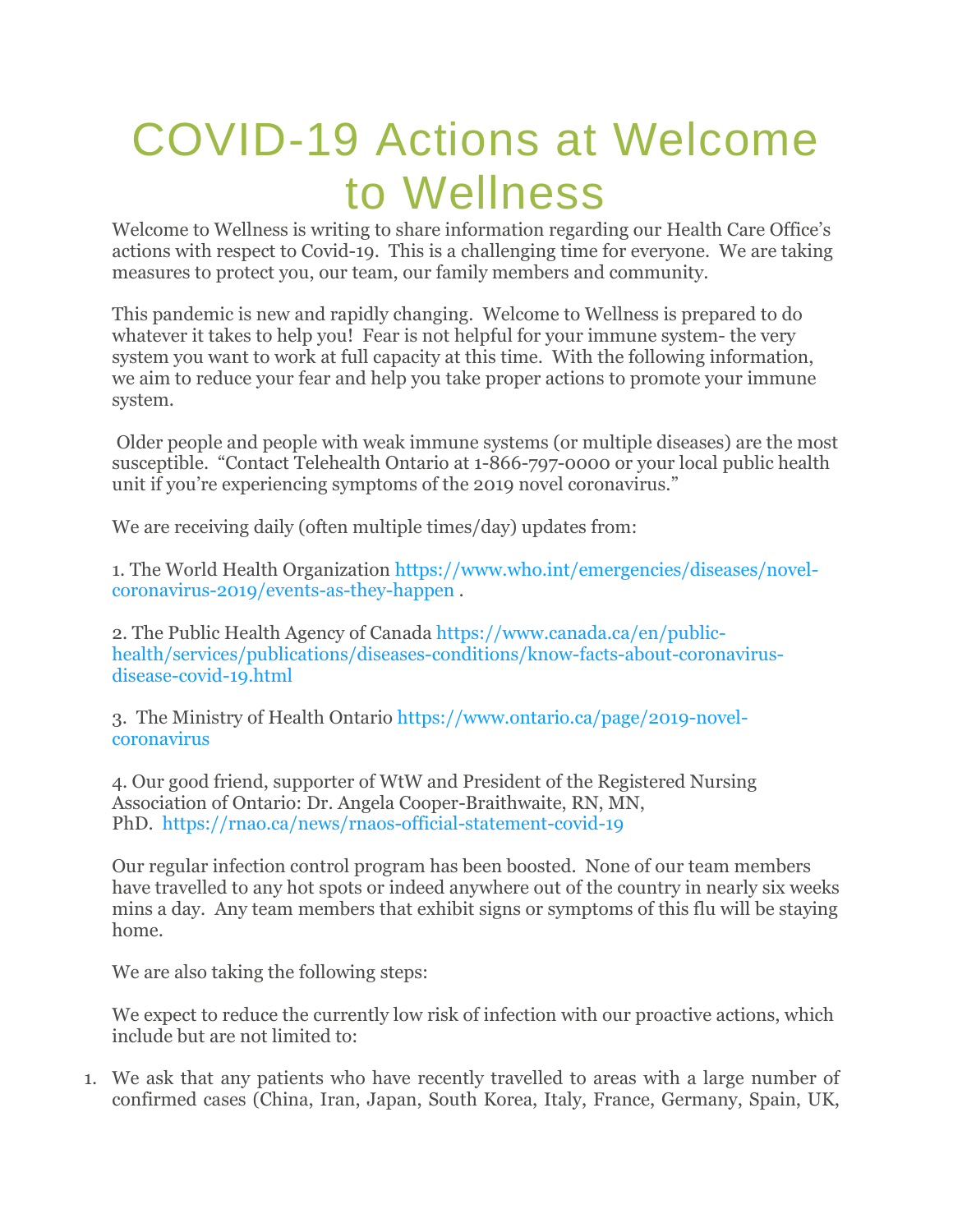Washington State, New Rochelle NY, or any affected cruise ship) or who have had contact with a person at risk communicate with office staff via telephone call first. We will reschedule your appointment for at least 2 weeks.

- 2. We ask that any patient who has flu or flu-like symptoms (cough, fever, difficulty breathing, etc.) postpone their appointments for at least 2 weeks
- 3. We have removed our touchable items where possible: toys, magazines etc.
- 4. We ask that everyone entering our office use hand sanitizer or preferably wash his or her hands with soap and water for at least 20 seconds. There are four sinks available: in the washrooms on all three floors and an extra sink on the main floor by the exam/x-ray room.
- 5. We will regretfully not hug or give handshakes or fist pumps (props) until it has been deemed safe to do so. We have recently been tapping feet. Our "mental hugs" will be continued and offered in the form of a smile:)
- 6. Refrain from touching your face, including your nose, mouth and eyes
- 7. Refrain from using the neck traction and inversion stations. Please continue to do your warm ups of the wobble, and neck warmups at home or with your hands at the office
- 8. We are wiping down our equipment including our chiropractic, massage and physiotherapy tables- particularly the areas exposed to skin or facial areas BETWEEN EVERY PATIENT. This will undoubtedly take longer than normal. Our health care providers are to wash their hands preferably or alternately use hand sanitizer after EVERY PATIENT.
- 9. We will be wiping down all chairs, handles etc on a regular basis. Point of sale machines will be wiped down after each use.
- 10. Please bring your own beverages if you would like as we will not be putting out our water and tea dispensers.

#### **How to Keep Your Immune System Strong During the Coronavirus Pandemic**

Your immune system works as a well-organized team to protect you from infections. When it detects potentially dangerous bacteria or viruses, such as the Coronavirus (COVID-19), your immune system unleashes a powerful army to destroy what could potentially harm your body. At least that's how things should work.

Numerous things can impede your immune system, inhibiting its ability to fight the coronavirus and other threats. A weak immune system can't effectively fight bacteria, viruses, and toxins. As a result, you become increasingly susceptible to infections.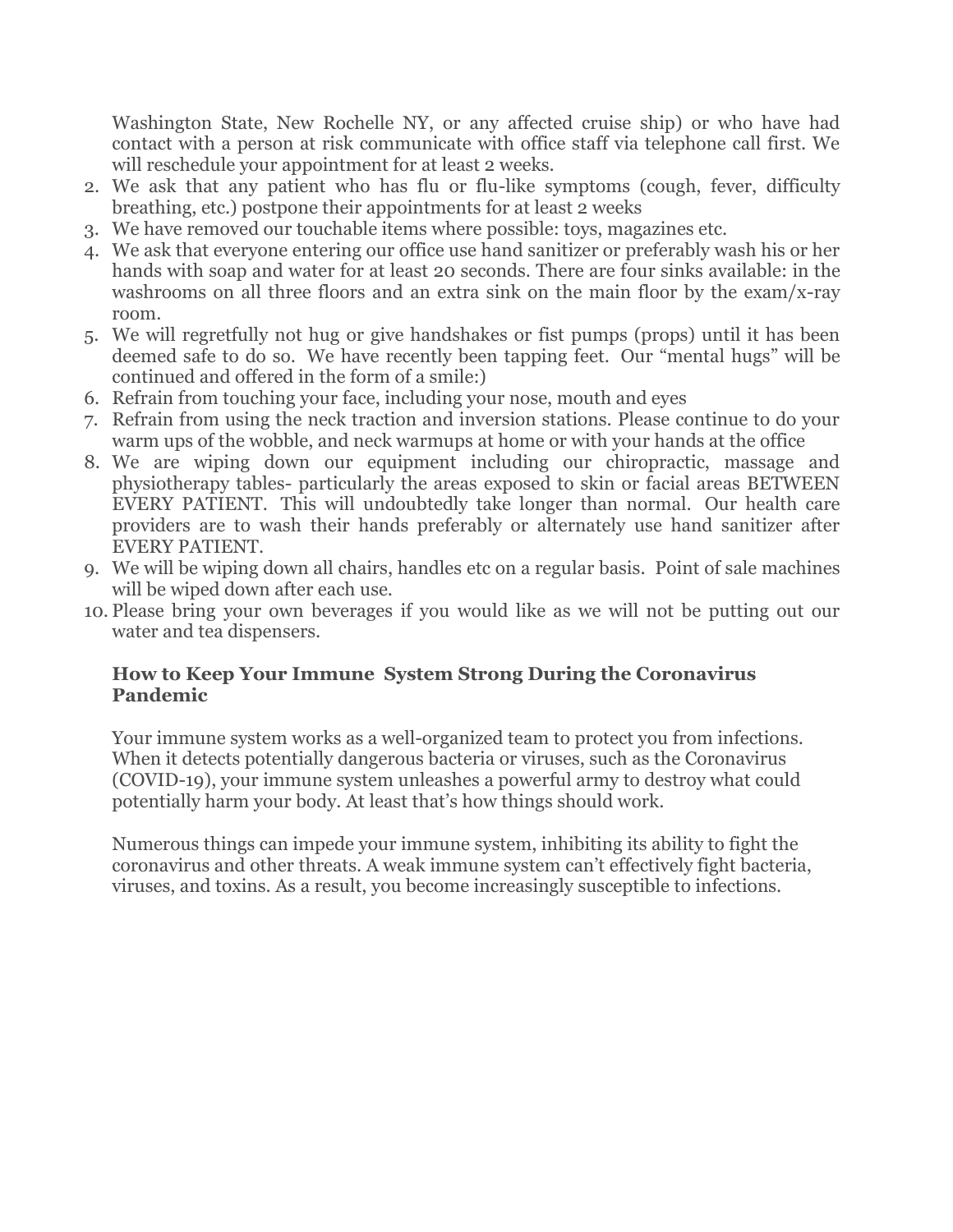

## 9 Ways to Keep Your Immune System Strong During the Coronavirus Pandemic

Fortunately, you have plenty of control to keep your immune system strong and minimize infections. Prevention is key to avoid infections. How you eat and live can dramatically impact how well your immune system works.

These nine strategies will keep your immune system healthy to prevent viruses and other infections.

1. **Eat well**. A strong immune system starts with what you put on the end of your fork. Eating plenty of antioxidant-rich vegetables and low-sugar fruits, for instance, can lower the number of free radicals to keep your immune system strong. The omega-3 fatty acids in wild-caught seafood can help manage inflammation levels. Our [Core](https://www.welcometowellness.ca/so/daN3W3tkQ/c?w=lOwlPTjhFfUeMBGQrQc16Fa-7PcpA6tanNhPB109_PM.eyJ1IjoiaHR0cHM6Ly93d3cud2VsY29tZXRvd2VsbG5lc3MuY2EvcG9zdC9jb3JlLWFuZC1hZHZhbmNlZC1udXRyaXRpb24tcGxhbnMiLCJyIjoiZGM1MzU0NGMtM2E4ZS00Yzk5LTg2ZjItMGM2NmMwZDVmYzcyIiwibSI6ImxwIn0) and [Advanced](https://www.welcometowellness.ca/so/daN3W3tkQ/c?w=lOwlPTjhFfUeMBGQrQc16Fa-7PcpA6tanNhPB109_PM.eyJ1IjoiaHR0cHM6Ly93d3cud2VsY29tZXRvd2VsbG5lc3MuY2EvcG9zdC9jb3JlLWFuZC1hZHZhbmNlZC1udXRyaXRpb24tcGxhbnMiLCJyIjoiZGM1MzU0NGMtM2E4ZS00Yzk5LTg2ZjItMGM2NmMwZDVmYzcyIiwibSI6ImxwIn0) Plan[s](https://www.welcometowellness.ca/so/daN3W3tkQ/c?w=lOwlPTjhFfUeMBGQrQc16Fa-7PcpA6tanNhPB109_PM.eyJ1IjoiaHR0cHM6Ly93d3cud2VsY29tZXRvd2VsbG5lc3MuY2EvcG9zdC9jb3JlLWFuZC1hZHZhbmNlZC1udXRyaXRpb24tcGxhbnMiLCJyIjoiZGM1MzU0NGMtM2E4ZS00Yzk5LTg2ZjItMGM2NmMwZDVmYzcyIiwibSI6ImxwIn0) include these and other foods. Both plans provide all the nutrients you need to keep your immune system healthy.

2. **Exercise**. Moderate amounts of exercise can support your immune system. Strength training and higher-intensity exercise are great, but even walking counts. One study found that post-menopausal women who walked 30 minutes daily for a year had half the colds as those who didn't exercise.

3. **Manage stress**. Researchers looked at more than 300 human studies over three decades. They found that being constantly stressed can harm your immune system. Keeping stress under control depends on what works for you: Meditation, deep breathing, regular exercise can all be helpful. Get the right amount of sleep.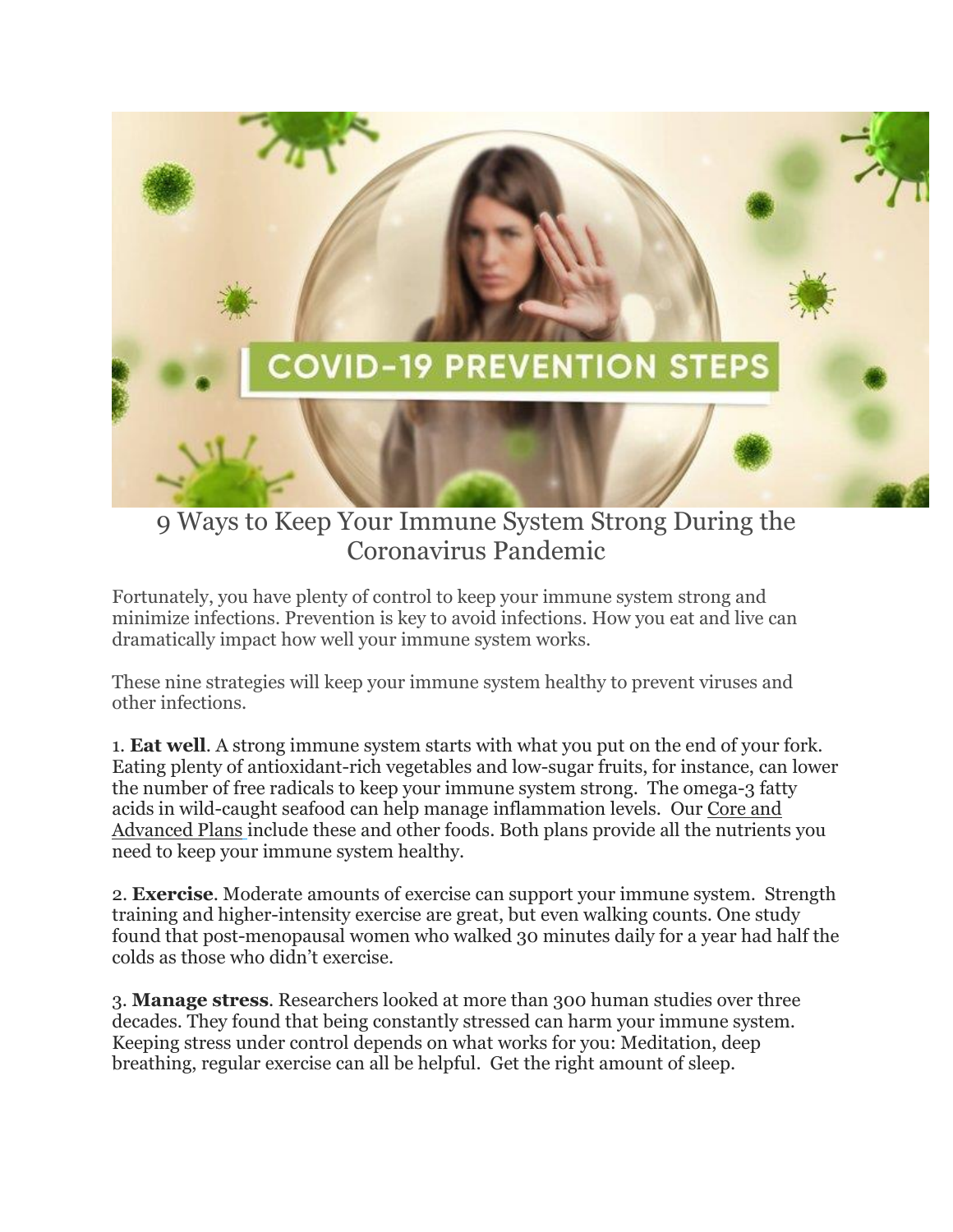4. **Stay hydrated**. When you're dehydrated, you lower the volume of blood and lymphatic fluids that support a healthy immune system. Dehydration can also increase inflammation, so your body can't work as efficiently to fight viruses and other infections. Drink plenty of clean, filtered water throughout your day.

5. **Minimize environmental toxins**. Buy organic foods whenever possible. Be mindful about cosmetics and other everyday products that can contain problem ingredients. The [Environmental](https://www.welcometowellness.ca/so/daN3W3tkQ/c?w=5iquUshBbDYUWhYHzSvd_KZtRc-eLvAJvWTPcm0V59Y.eyJ1IjoiaHR0cHM6Ly93d3cuZXdnLm9yZy8iLCJyIjoiZGM1MzU0NGMtM2E4ZS00Yzk5LTg2ZjItMGM2NmMwZDVmYzcyIiwibSI6ImxwIn0) Working Group (EWG) has excellent guides on buying the best produce, skincare products, and household cleaners.

6. **Get good sleep.** When you don't sleep well, you limit the ability of your immune cells to fight infections. Lack of sleep means you're more likely to get sick after you're exposed to a virus, plus your body takes longer to recover from illness. Aim for eight hours of solid, uninterrupted sleep every night, and consider a sleep [supplement](https://www.welcometowellness.ca/so/daN3W3tkQ/c?w=ebCXiOqUeiU1kwqGNw8FTBidRTGOUqvwCJ8SXCtQykE.eyJ1IjoiaHR0cHM6Ly93d3cud2VsY29tZXRvd2VsbG5lc3MuY2EvcHJvZHVjdC1wYWdlL21lbGF0b25pbi1wLXIiLCJyIjoiZGM1MzU0NGMtM2E4ZS00Yzk5LTg2ZjItMGM2NmMwZDVmYzcyIiwibSI6ImxwIn0) if you have trouble falling or staying asleep.

7. **Protect your gut.** Your immune system and gut work together. After all, about 70 percent of your immune system is in your gut. An out-of-balance gut can weaken your immune system. Good gut health includes eating plenty of fermented and cultured foods, which contain probiotics to support your immune system.

8. **Visit your chiropractor**. Scientific research has demonstrated the power of wellness care. The study involved 311 wellness chiropractic patients age 65 or older, each of whom had received maintenance care for five years or more. This group was then compared with a group of otherwise healthy citizens of the same age who had not received chiropractic care.

The results:

- Chiropractic patients spent only 31% of the national average for health care
- They made half as many visits to their medical providers
- Their health habits were radically better than the overall population's
- They consumed far fewer cigarettes
- 98.5% believed that care to be considerably or extremely valuable

## **Advantages experienced by the chiropractic/wellness group**:

- 60.2% fewer hospital admissions
- 59% fewer days hospitalized
- 62% fewer outpatient surgeries
- 85% less pharmaceutical costs

## Journal of Manipulative and Physiologic Therapeutics (JMPT)

[http://www.journals.elsevierhealth.com/periodicals/ymmt/article/PIIS0161475400901](http://www.journals.elsevierhealth.com/periodicals/ymmt/article/PIIS0161475400901088/abstract) [088/abstract](http://www.journals.elsevierhealth.com/periodicals/ymmt/article/PIIS0161475400901088/abstract)